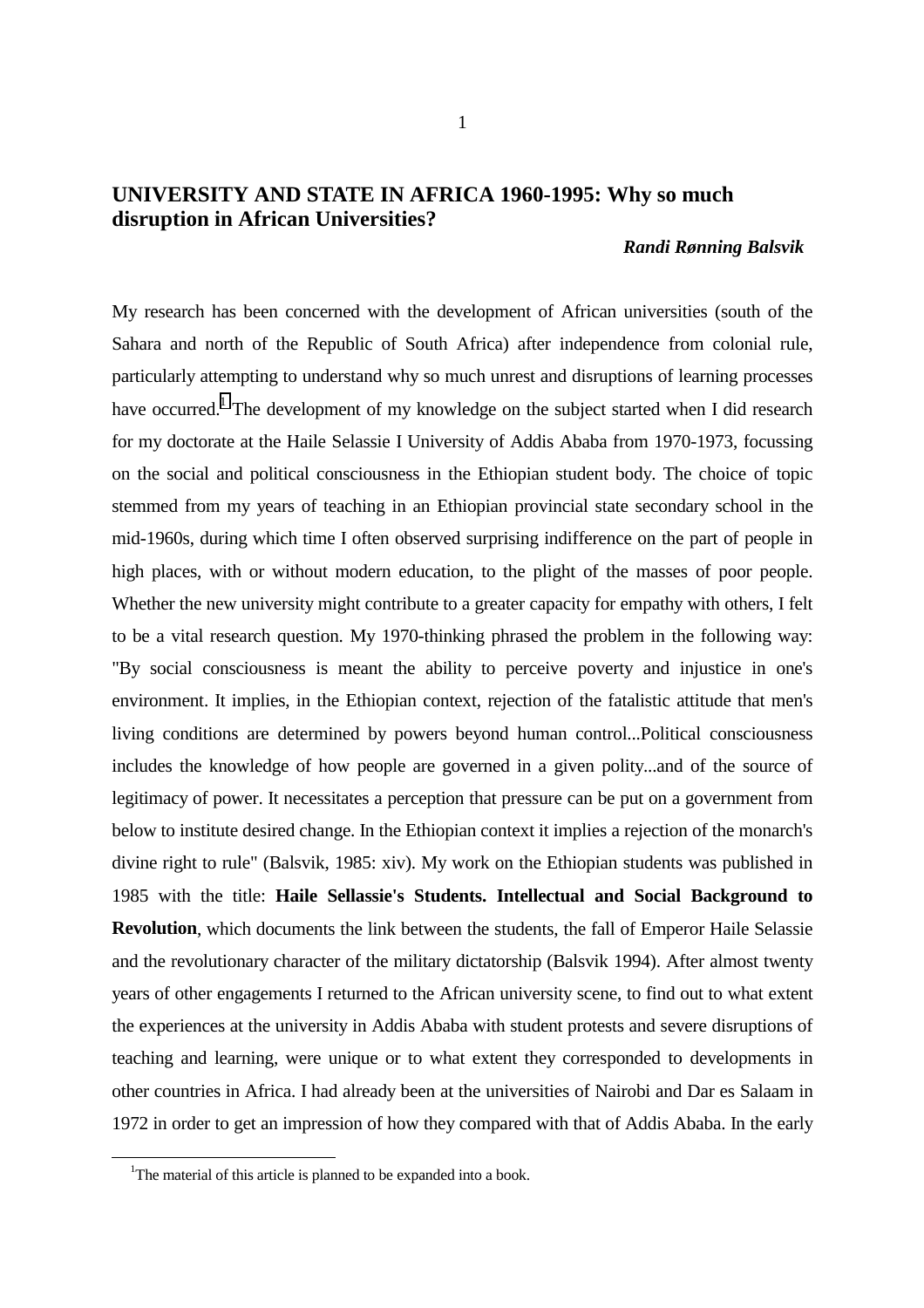1990s I did research at the University of Yaounde, Cameroon, the universities of Dar es Salaam and Lusaka and went back to Cameroon, visiting the three universities of Yaounde, Buea and Ngoundere in 1995.I have read relevant material in the local university libraries as well as talked informally with staff and students. These notes and fieldwork diaries are my principal sources, but I have also read extensively on African universities in the libraries of UNESCO in Paris and the School of Oriental and African Studies in London. Concerning the role of students, the state of affairs within the universities, and the relationship between the university community and the government,my sources give an astonishing impression of similar trends in African countries even if each country has had its own unique development of events.

 In spite of the visible role students have played in revolutionary movements in a large number of countries throughout the world, there has been little research on students. However, in the late 1960s and early 1970s a lot of attention was given to the political activities of university students in Western countries. As far as the research touched on the developing countries, it was related to the role of students as emerging elites. $<sup>2</sup>$  In the last edition of "studies and documents"</sup> connected to the *UNESCO General History of Africa* it is stated that the students' "undeniably important struggle for the liberation of Africa has been overlooked."(Boahen, 1994 Preface) My interpretation of African history during the recent decades after independence is that students have been a major driving force in the second liberation of the continent, that of democratisation.

 In the scholarly writings there is often discernable, either a sympathy or dislike for student activism.<sup>3</sup> This tendency is especially marked in the many investigative reports on the universities in Africa, where some see student unrest as a noble force for development while others characterise it as indiscipline and indeed "incessant hooliganism" (Omari and Mihyo, 1991:4). However, one general conclusion seems to emerge, namely that students who regard their intellectual and material lives as manageable and meaningful are less prone to support actions instigated by the active few directed against their university or government. My research supports this theory.

<sup>&</sup>lt;sup>2</sup> Lipset, S.M. (ed) 1967, *Student Politics*, New York and London. The *Annals* of the American Academy of Political and Social Science, May 1971: Student Protest. Altbach, P.G.(ed), 1981, *Student Politics. Perspectives for the Eighties.* London.

<sup>&</sup>lt;sup>3</sup> Feuer, L., 1969, *The Conflict of Generations*, is an example of an analysis from a critical perspective.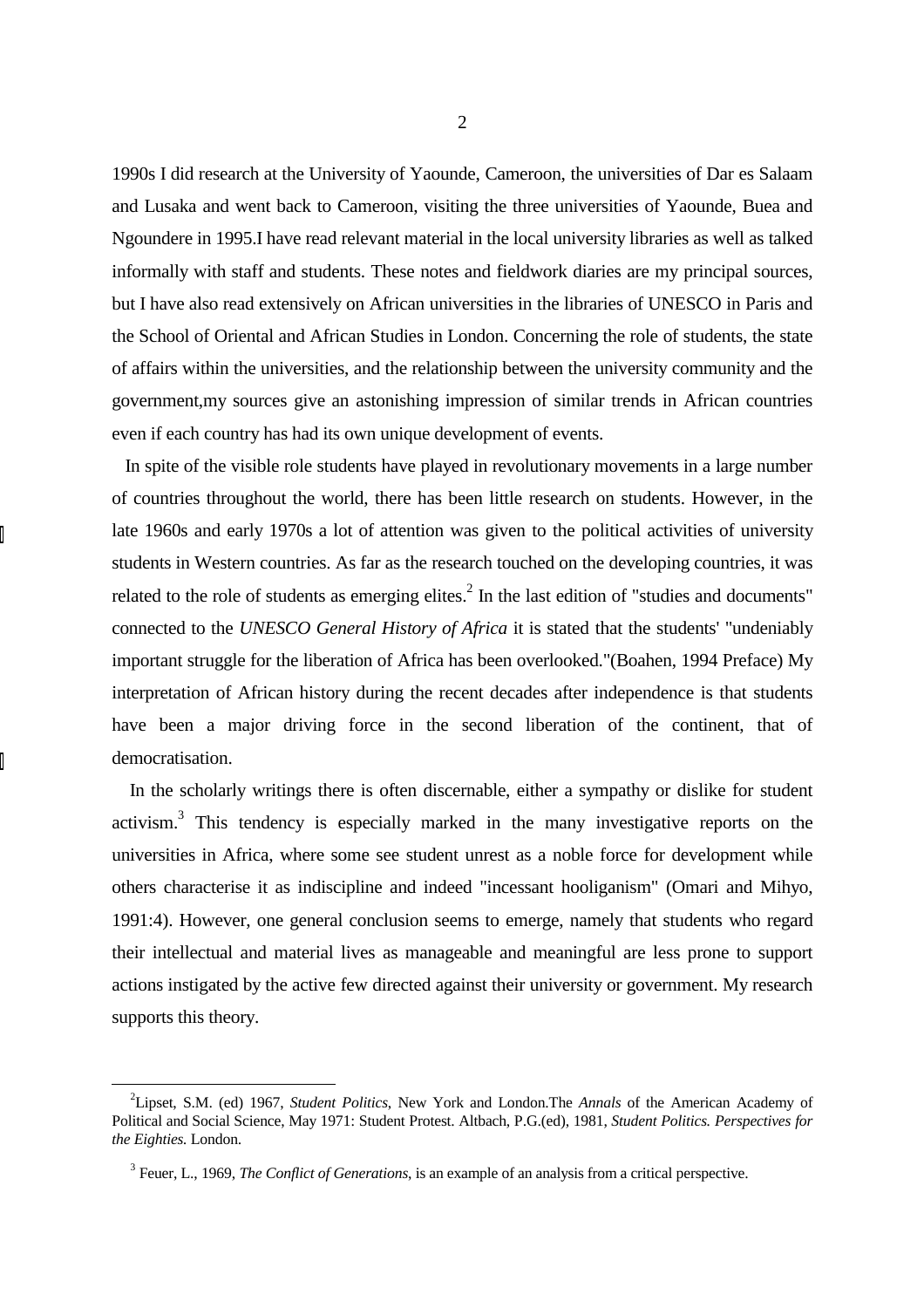Colonial rule in Africa established before World War II only a handful of educational institutions of higher learning. However, just before but mostly soon after decolonisation, universities were established in the new states. The models of the institutions were drawn from Europe, British models in former British territories, French and Belgian models in their former territories (Ashby, 1966,Hargreaves, 1985, Goldthorpe, 1965, Davidson, 1963). The model in independent Ethiopia was mostly North American.

 The leaders of Africa's freedom struggle had received formal Western education. African states have since independence declared education to be the key that unlocks the door to modernisation.Integration of the numerous ethnic groups and nation building were perceived to be intimately linked to the expansion of higher education, science and technology. The large number of beautiful and prestigious-looking university campuses are testimonies to the willingness, at the outset, to give these institutions the highest priority. The close alliance between university and state was underlined by the fact that the heads of state were also very often the chancellors of the universities and that ministers of the government were members of the governing boards. $4$ 

 Yet, in spite of the spectacular rise in enrolment that has taken place since independence, the African continent has the smallest number of formally educated people and the smallest number of students in higher education in relation to population. Considering the prestige and importance ascribed to institutions of higher learning and the very few who get an opportunity to study, *the amount of disruptions and closures that have taken place in African universities is indeed puzzling.*

 Contrary to experiences in the West, regular teaching and studies were often, more or less dramatically, disrupted and universities were from time to time closed for weeks, months and even years. Student unrest has been endemic. In a report by a team that had visited universities in Kenya, Tanzania, Zimbabwe, Ghana and Nigeria towards the end of the 1980s, it was stated that during the time of study for the report all these universities were either closed or had recently been closed due to student unrest (Coombe, 1991:24). Relatively speaking, the

<sup>&</sup>lt;sup>4</sup>President D.A. Moi of Kenya is the chancellor of each of the five public universities in the country. See article by Tunbridge, "Rule of Fear in Universities Forces Kenya's Academics out", in *Finance* (Nairobi)2/1996.Other articles in the same magazine,"Education on Crossroads","Criminalization of Social Sciences" and "An Open Letter to President Nelson Mandela on the Constitutional Freedom of Associations: the Case of Universities" from the Academic Staff Union of Kenyan Universities. This edition of *Finance* supports the general picture I have tried to draw in this article.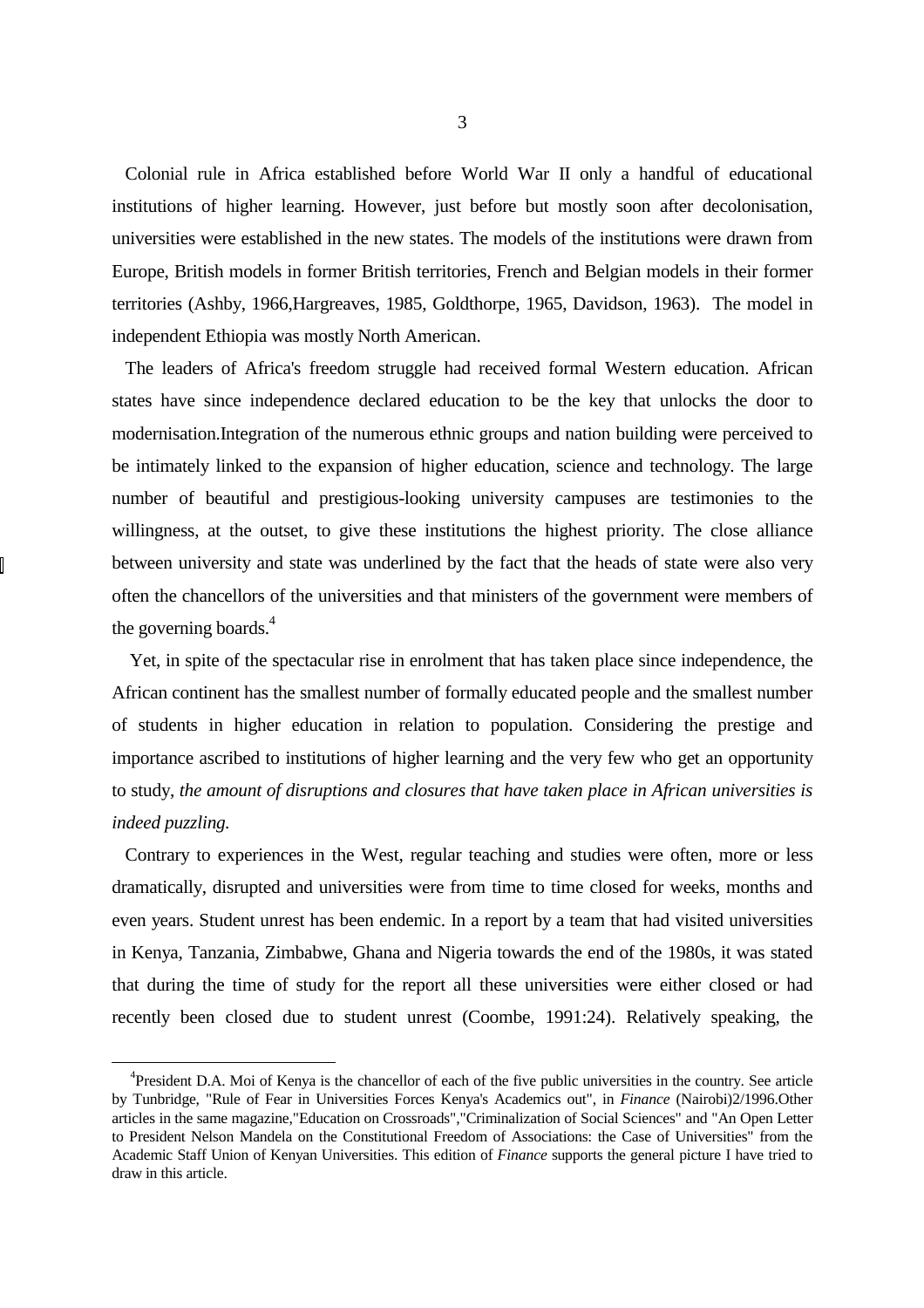universities of Lusaka and Dar es Salaam have been calm, yet the latter was closed a number of times and during the academic year 1990/91 students were kept out for eight months.The University of Zambia was closed for shorter or longer periods in 1971, 1976, 1982, 1984, 1986, 1989 and 1990. The closures from 1976 to 1986 deprived the students of 400 days of learning (Mangani, 1991). The University of Nairobi probably had the highest incident of crises, about 25 by 1990 (Omari and Mihyo, 1992). A search through the news magazine *West Africa* from the end of the 1960s to 1990 reveals some 500 notices and articles dealing with riots and closure of universities in Sierra Leone, Senegal, the Ivory Coast, Liberia and Mali, but mostly in Ghana and Nigeria, the latter country having the greatest number of closures.

 Ethiopia was one of the first countries in Africa to experience this phenomenon. Every year during the last decade before Haile Selassie's regime was overthrown in 1974, the university experienced long periods of crisis. No country in Africa had a stronger student movement around 1970 (Rønning Balsvik, 1985). However, the phenomenon of university crisis has increasingly become a general feature of the African university scene after independence, with a visible start in the early  $1970s$ .<sup>5</sup>

 Conditions and issues have differed from country to country and from time to time - as has the quality of relationship between university and state. Yet, the patterns and ingredients of events were often strikingly similar whether they occurred in Ethiopia, Madagascar, Nigeria,

<sup>5</sup> Hanna, W.J.: *University Students and African Politics*, Holmes and Meier Publishers, London and New York, 1975.

Legum,C.(ed.): *Africa Contemporary Record - Annual Survey and Documents*, Volumes I-XX, 1968/69-1987/88, London 1969 -1988. These volumes has registered much on disruptions within African universities: Colin Legum:"The Year of the Students-A Survey of the African University Scene" in *ACR* 1971/72 covers about 20 universities, and then: *ACR* 1968/69: 579 and 529, *ACR* 1972/73: xv,B 171, *ACR* 1974/75: B 205, B 644-45, *ACR* 1976/77:B 205, B 384-85, B 582, *ACR* 1977/78: B 646, C 127/28, *ACR* 1978/79: B 240, B 726-728, B 908, *ACR* 1979/80: B 237, B 453, *ACR* 1981/82: B 385, *ACR* 1981/82: b 385, *ACR* 1982/83: B 181, B 454, *ACR* 1983/84: B 172-173.

*West Africa* Jan. 23 1884: "Stevens vs. students", *West Africa* Jan. 16-22 1989:"The agitated student front", *West Africa* 24-30 April 1989:Ghana – "Conflict on campus", *West Africa* 5-11 June 1989: Nigeria-"Student riots against SAP", *West Africa* 11-17 September 1989: Senegal "A rocky road", *West Africa* 12-18 June 1989: Nigeria "Clampdown on riots", *West Africa* 20-26 November 1989: Nigeria "Universities in despair", *West Africa* 18-24 December 1989 Sierra Leone "Colleges closed again", *West Africa* 5-11 March 1990: Cote D`Ivoire "Students on the march", *West Africa* 11-17 June 1990: Zaire "Lubumbashi verdicts", "EC demands action", *West Africa* 10-16 June 1991: Nigeria "Student Unrest".

Ngobesing Suh R.:"The Yaounde University: Students' Social and Academic Problems," Thesis,International School of Journalism, University of Yaounde, Nov.1981: 2 and 68. Rønning Balsvik, 1985

Nkinyangi, J.A.:"African Education in the Age of Student Revolt", *Higher Education Policy* vol.4, no.2, 1991.

Coombe 1991 op.cit. This report is based on investigations in eight countries in former British colonial territories in East- and West Africa.

Omari and Mihyo, 1992.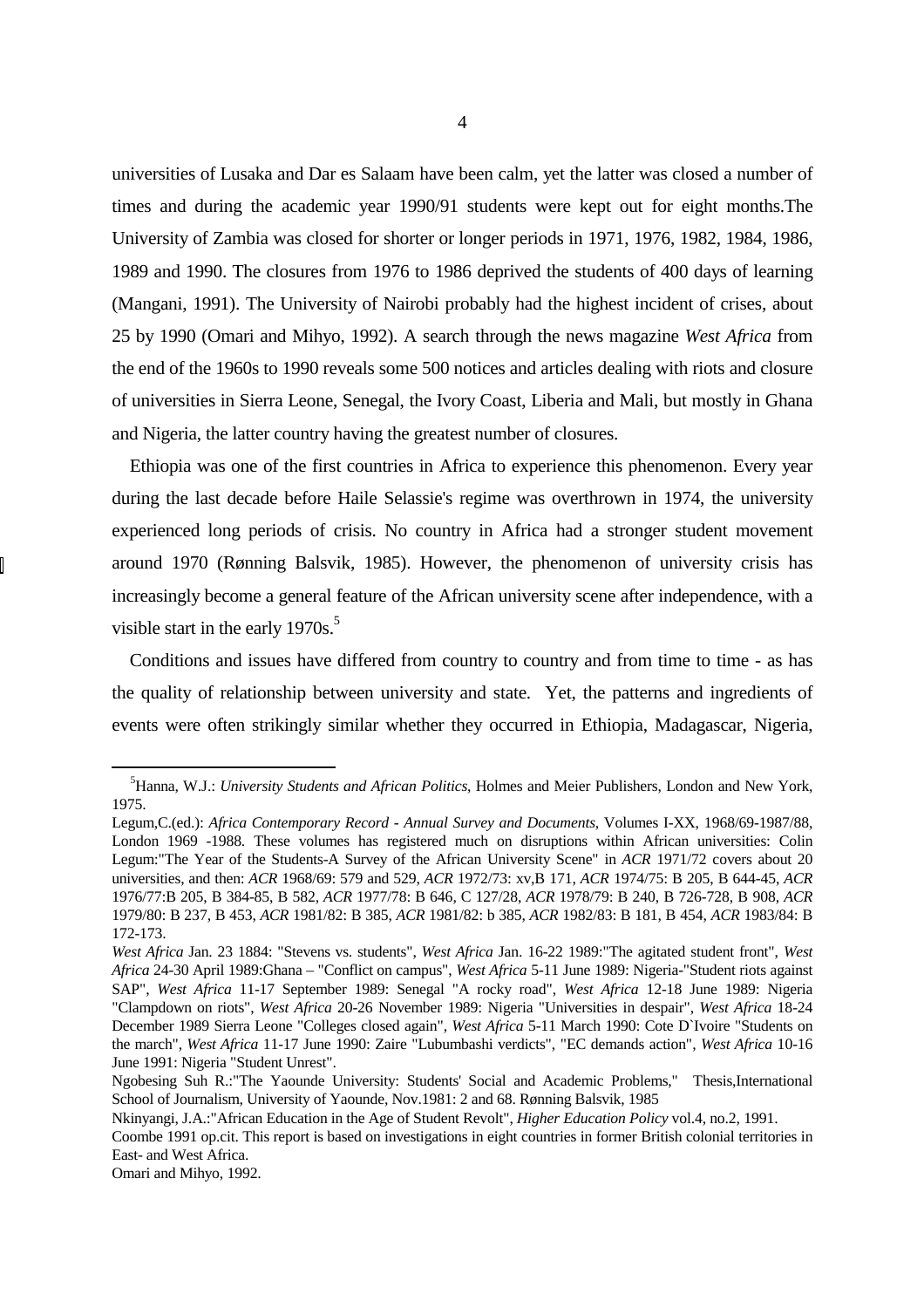Cameroon, Kenya, Senegal, Sierra Leone, Tanzania, Zaire or Zambia. They were characterised by a chain of events consisting of student challenges and university/government responses that combine to make a general formula. The first step is an announcement of a student view/demand unpalatable to the political elite, expressed in a student paper or in the form of a demonstration. Dramatic confrontations follow between students and armed security forces. Student leaders are expelled from the university, often arrested and their union and paper banned. Students then strike in solidarity to reinstate arrested or expelled student activists.

A period of tension and uncertainty follows in which the student body becomes divided between those who want to continue the boycott and those who want to resume classes. The administration starts an unsuccessful reregistration of students. The authorities announce that the institution is closed. Over the years this decision has been reached with increasing speed. Then armed forces invade the campus to drive out students from their canteens and lodging. The confrontations between students and police/ military forces caused great damage of property to a large number of universities and an unknown number of wounded, raped and dead. This has happened in Ethiopia, Uganda, Nigeria, Zaire and Kenya and many more countries.<sup>6</sup> There is however little to suggest that there were connections between disturbances across state borders.

 There seems to be a marked difference in the security forces' handling of university crises in the various countries. In Ethiopia in the 1960s a lot of destruction of property took place and the soldiers also pillaged the student quarters. In 1969 they shot into a gathering of several thousand students from the university and secondary schools. In Tanzania, and to a lesser degree in Zambia, the presence of soldiers and the expulsion of students at gunpoint have taken place in relatively controlled forms and with minimal damage to property. Not so in Nigerian universities, where teargas, shots, heavy weapons were used within the buildings. Rapes are also reported to have taken place. An unknown number of students have lost their lives in confrontation with armed police or soldiers. In Ethiopia, after the president of the student union was shot and killed in 1969, five university students and an unknown number from the

<sup>&</sup>lt;sup>6</sup> Ethiopia: Balsvik 1985: 268-271 , Nigeria: *The Killings at A.B.U*. Published by The Academic Staff Union of Universities of Nigeria, Ahmadu Bello University Branch .Printed in Zaria 1986: 51 98-99. Deaths: Ethiopia: Balsvik 1985, Zaire:Legum op.cit .*ACR* 1971/72: A 10, Africa Watch: *African Universities: Case Studies of Abuses of Academic Freedom*, Symposium on Academic Freedom Research and the Social Responsibility of the Intellectual in Africa, Kampala, Uganda, November 1990: 47-49, Nigeria: *ACR* 1978/79, *The Killings*...1986, op.cit. and 23, *ACR* 1976/77:"The Chronicle of Makerere`s Martyrdom": B 384, Kenya: "More Kenyan students die", *The Independent*, 19.12.1996 and *Aftenposten* 25.2.1997.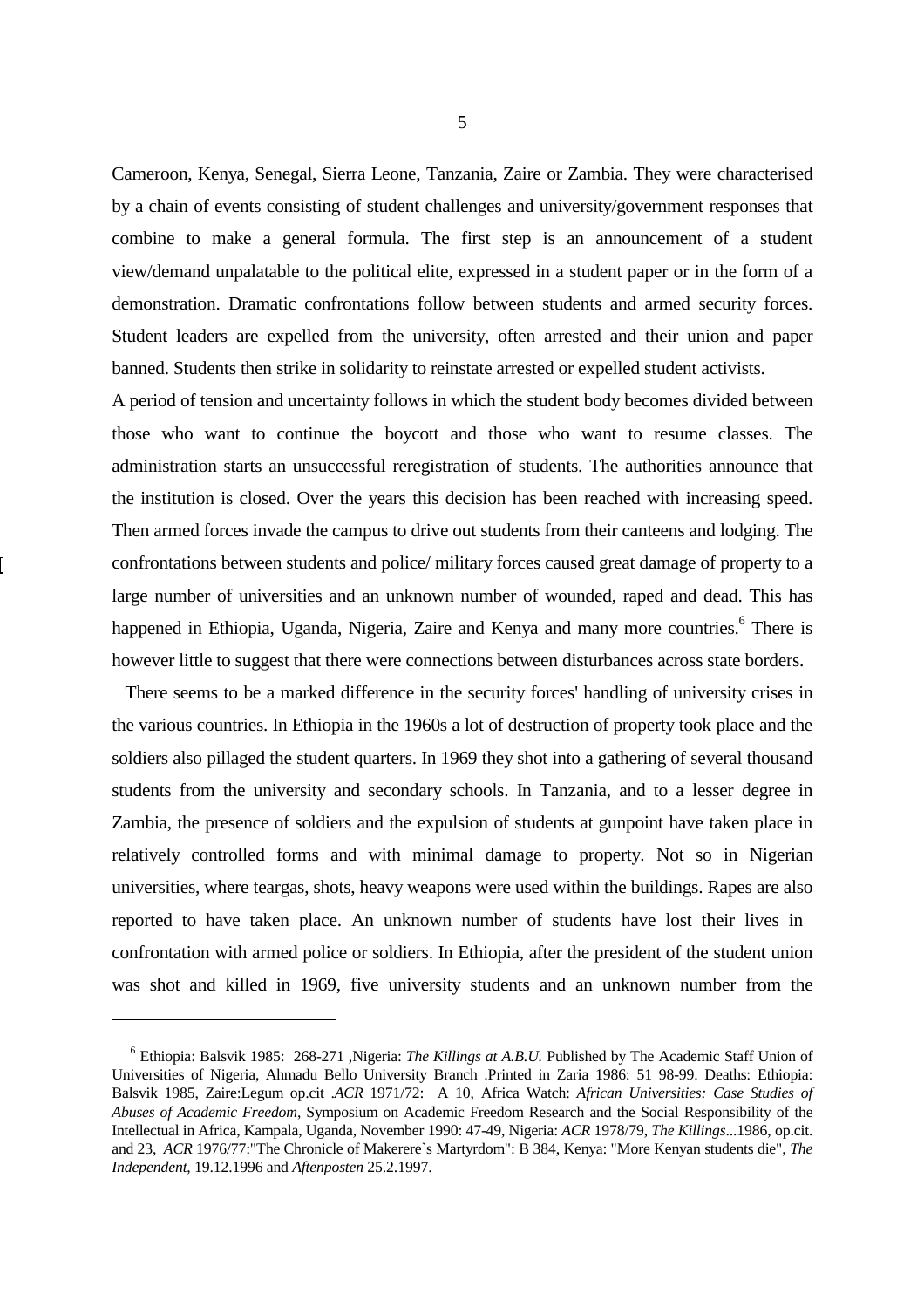secondary schools were killed in a student gathering on the largest campus in Addis Ababa.The same year a large number of students were killed in Zaire.The worst massacre of students in Zaire happened during the night between the 11th and 12th of May 1990, in which at least 12, possibly more than a hundred, students were killed on the university campus of Lubumbashi. In Nigeria one student was killed in 1971 and eight in 1979. In 1986, the result of armed intervention in the Ahmadu Bello University, Zaria,was the loss of 15 student lives; the revolt then spread to the other 19 universities in Nigeria. Demonstrations at universities in Nigeria in May/June 1989 cost 22 student lives according to official estimates, while unofficial sources estimate the number of deaths to be nearly one hundred. The number of students killed, tortured and raped at the university of Makerere during the time of Idi Amin in the 1970s is unknown. Conditions in the University of Liberia were reminiscent of that in Uganda when troops stormed the campus to quell a demonstration and killed a large number of students in August 1984.( *West Africa*, 17 Sept. and 26 Nov., 1984)

 Student unrest started later in the newly independent countries of Africa and its consequences for their political development were on the whole less than in Ethiopia. Here the students obtained a more crucial position because of the higher rate of illiteracy in their country and because strong organisations and an indigenous class of traders and entrepreneurs were lacking.The students thus constituted a disproportionately large section of what may be called the carriers of public opinion. Yet, compared to the Western world, civil society in Africa is weak and the influence of students' organisations in the public sphere proportionately much larger.

 The main actors on the university stage were the students, mostly the male students. The academic staff was a lesser force due to their small numbers and insecure positions. They were often accused by state authorities of instigating student actions, and indeed it is true to say that students and academic staff were of one mind on most issues, even if the staff did not join in student methods of action. It is also self-evident that the content of teaching influenced student thinking and legitimized student challenges.

 The propensity to rebel was influenced by many types of frustrations and undercurrents of unease. The least visible was related to (1) the perception of relevance of university studies in the African context, the most visible to (2) the dramatically declining economic conditions which strongly affected student lives and studies. The main causes, however, (3) were connected to the quality of interaction between state and university in which the latter demanded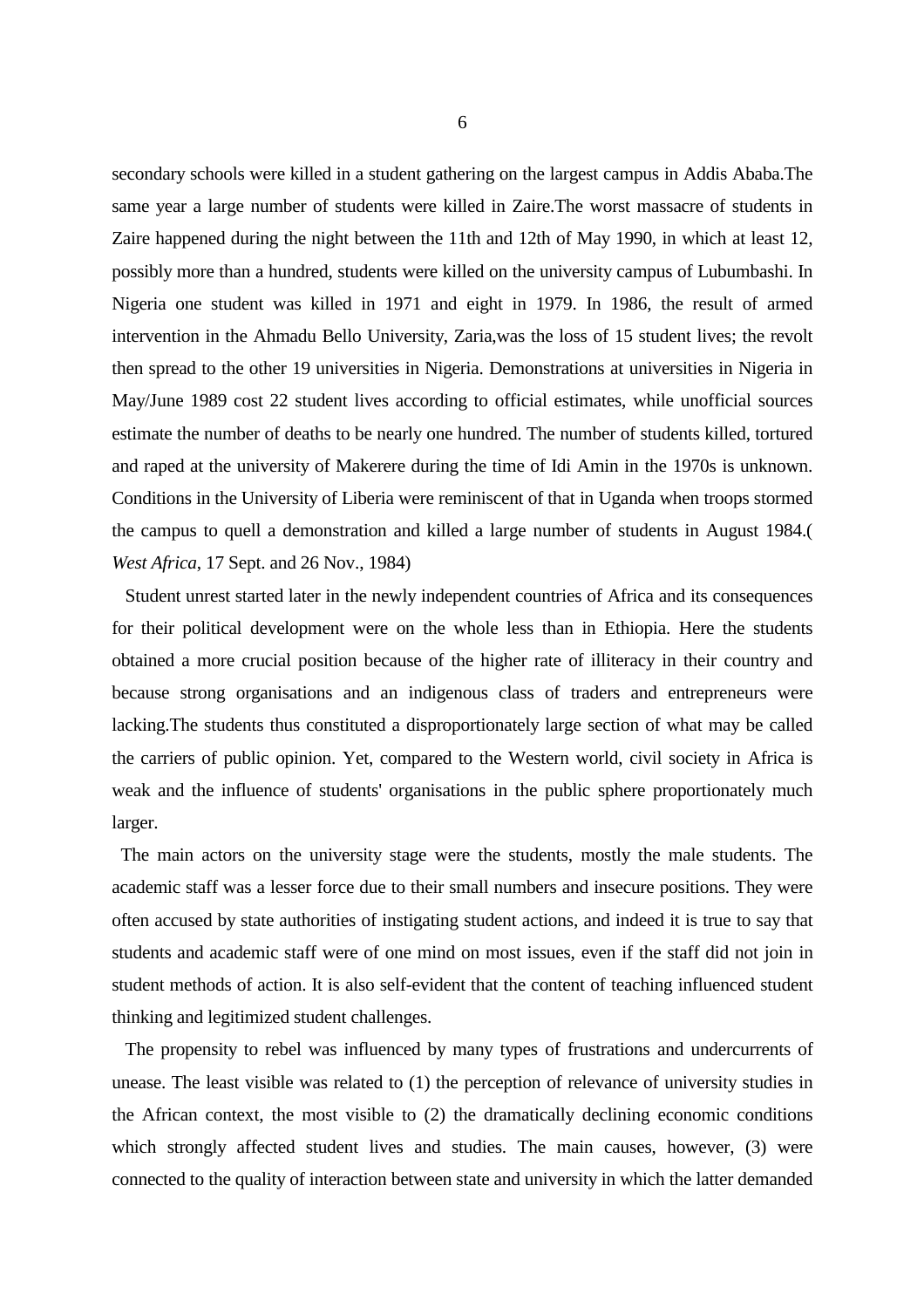the right to free expression which the former would not or was extremely reluctant to allow. Political protest accounted for the majority of incidences and student boycott of classes.

1. A perception of universitites as centres of the spread of Western material and cultural values may have been a hindrance to the internalisation of knowledge (Lewinger, 1984). The fact that knowledge was communicated in the languages of the former colonial masters represented serious frictions as the mastery of these languages declined with decreasing facilities and numbers of qualified teachers in secondary schools. Textbooks from relevant African perspectives have been a rare commodity. (Oio,  $1995$ ).<sup>7</sup>

 We have stated that universities in Africa were built on Western models. It was the knowledge developed over centuries and defined as "universal" that became the basis and content of teaching in post-independence Africa, even though such knowledge was more suited to the highly industrialised Western countries. Both African and European education builders tended to think that equality in educational content was necessary in order to obtain the massive transfer of Western knowledge that was believed to be a prerequisite for a development "take off".

Increasingly, however, the universities were called upon, by their own academicians, to see the necessity of understanding Africa and of striking roots firmly in the African soil (Legum 1970/71:C 196-97). Questions were raised to what extent the university had been able to forge an African identity, seen as a prerequisite to development. To what extent had Africans been so blinded by white supremacy that they had been unable to see any value in their own cultures. They needed to be liberated from mental colonisation and from an "imperialistic" dominance in knowledge. The challenge facing the intellectual was to identify and construct the local identity and give society an image of itself (Kashoki and Tembo, 1979, Wamba-dia-Wamba, 1983 and 1991). This kind of thinking/ discourse illustrates how uncomfortably African universities were situated between the rich Western world and the materially poor African conditions.

 2.The material conditions of universities deteriorated conspicuously. Declining resources meant that the state's role as the good provider came to an end, a fact which in itself produced

<sup>7</sup> *Union des ètudiants de Dakar,* 54 pages, Dakar 1968. Centre d'Etudes Africaines, Paris. *ACR* op.cit.,1971/72:xvi, *ACR*,1972/73: B 677,B 168-176.

*ACR*, op.cit.,1972/73:B 170/171 After the fall of President Tsiranana Malagassy became the language of instruction. It prooved to be a painful experiment because of the lack of resources.By the middle of the 1980s French had been reinstated as the language of instruction except during the first years of primary school.The demand for africanization within the universities have not led to the dismissal of French and English as languages of higher instruction except in the University of Khartoum.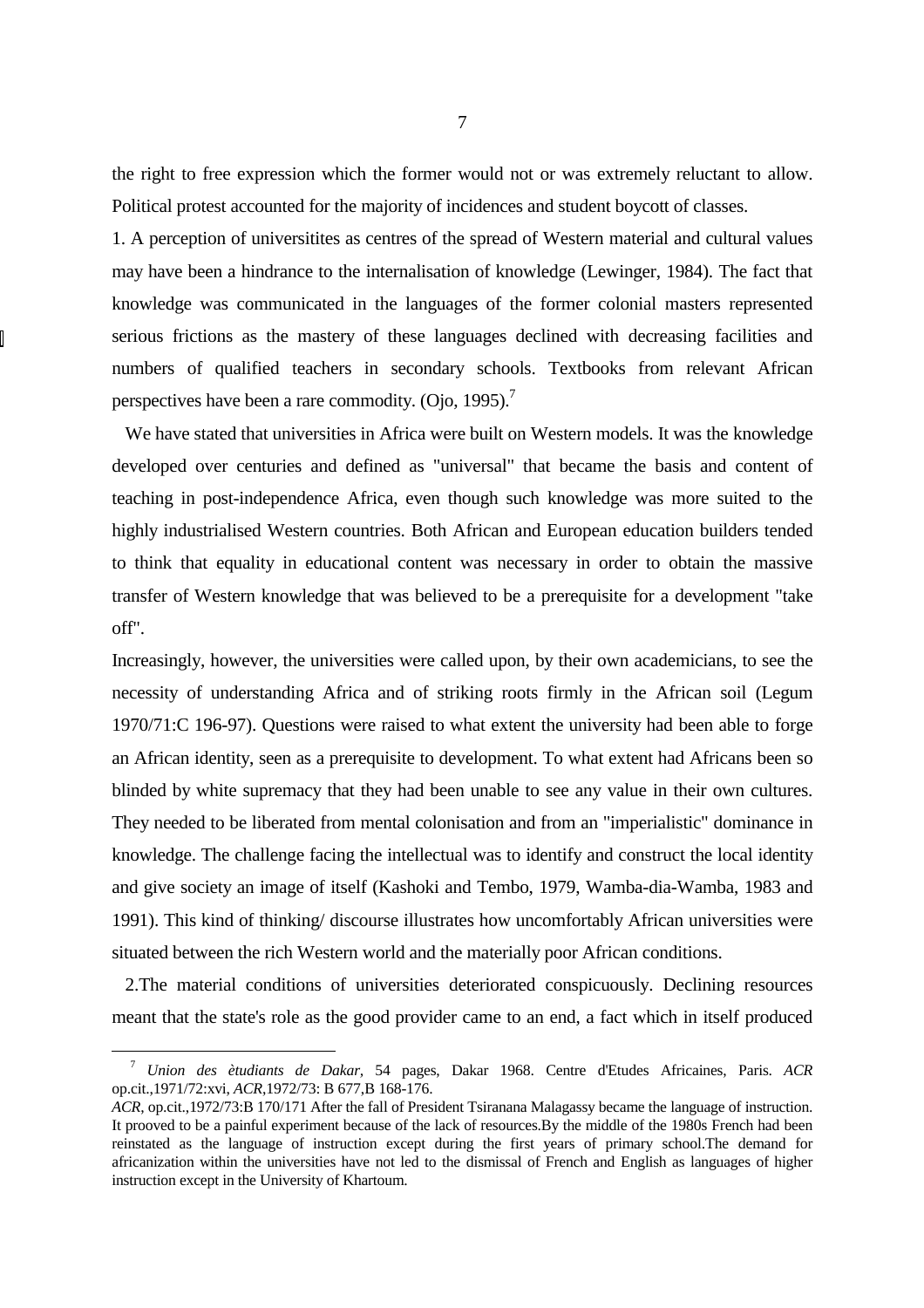disaffection towards state authorities. Inadequate funding to meet the physical needs of the students, poor food and overcrowded living quarters increasingly, particularly during the 1980s, played a significant part in the instigation of the chain of events that led to closures. <sup>8</sup>Dramatic decline in material conditions of students often initiated material demands which later on were extended to affairs of national politics. The evidence of this is overwhelming in reports of enquiry and the reporting of the media. The expectations of students (and staff) were conditioned by the recent past: Most universities had enjoyed an initial Garden-of-Eden stage with ample resources providing a high standard of living for both staff and students. Living together and interacting on the university campus were considered an important part of the learning process. *This arrangement unintentionally also furthered the rise of political organisation of expression* and the development of student solidarity. The state provided also for lodging, feeding and allowances for pocketmoney, books and travels of students.This was considered necessary because an overwhelming number of the students could not be supported by their families. Recruitment to the universities came from a broader section of the population in Africa than at any time in Europe. Sons and daughters of the few rich were mostly educated in Western universities (Maliyamkono, 1988 and 1987,**West Africa** 26 Nov.1984: 2383)). About 90 percent of students in East Africa come from a peasant background. (Omari and Mihyo, 1991:10)

 The numbers of students rose enormously during the 1980s and onwards and a large number of universities were on the brink of collapse, especially in the Francophone countries, where a pass in the "Baccalaureat" usually gave a right to university admission (Ajayi, Goma and Johnson, 1996). More decent standards were kept in many of the Anglophone universitites, as in Tanzania, Zambia and Zimbabwe, where numbers were kept down by highly competitive entrance requirements. The national budgets could in any case not keep up with increasing numbers.<sup>9</sup>

 The lack of books,journals and laboratory equipment became chronic. Teachers' salaries decreased through inflation to such an extent that those who could, fled the universities.

<sup>&</sup>lt;sup>8</sup>Omari, J.M. and Mihyo, P.B.:The Roots of Student Unrest in African Universities. April 1991:18/19.This substantial report draws its evidence from Kenya, Tanzania, Zambia and Zimbabwe, presented at a conference at the University of Nairobi in January 1992.

<sup>&</sup>lt;sup>9</sup>The physical conditions of Zairian universities have been characterized as "abysmal", resembling "disaster areas" or "war zones" (*Academic Freedom and Human Rights Abuses in Africa*, An Africa Watch Report, London April 1991.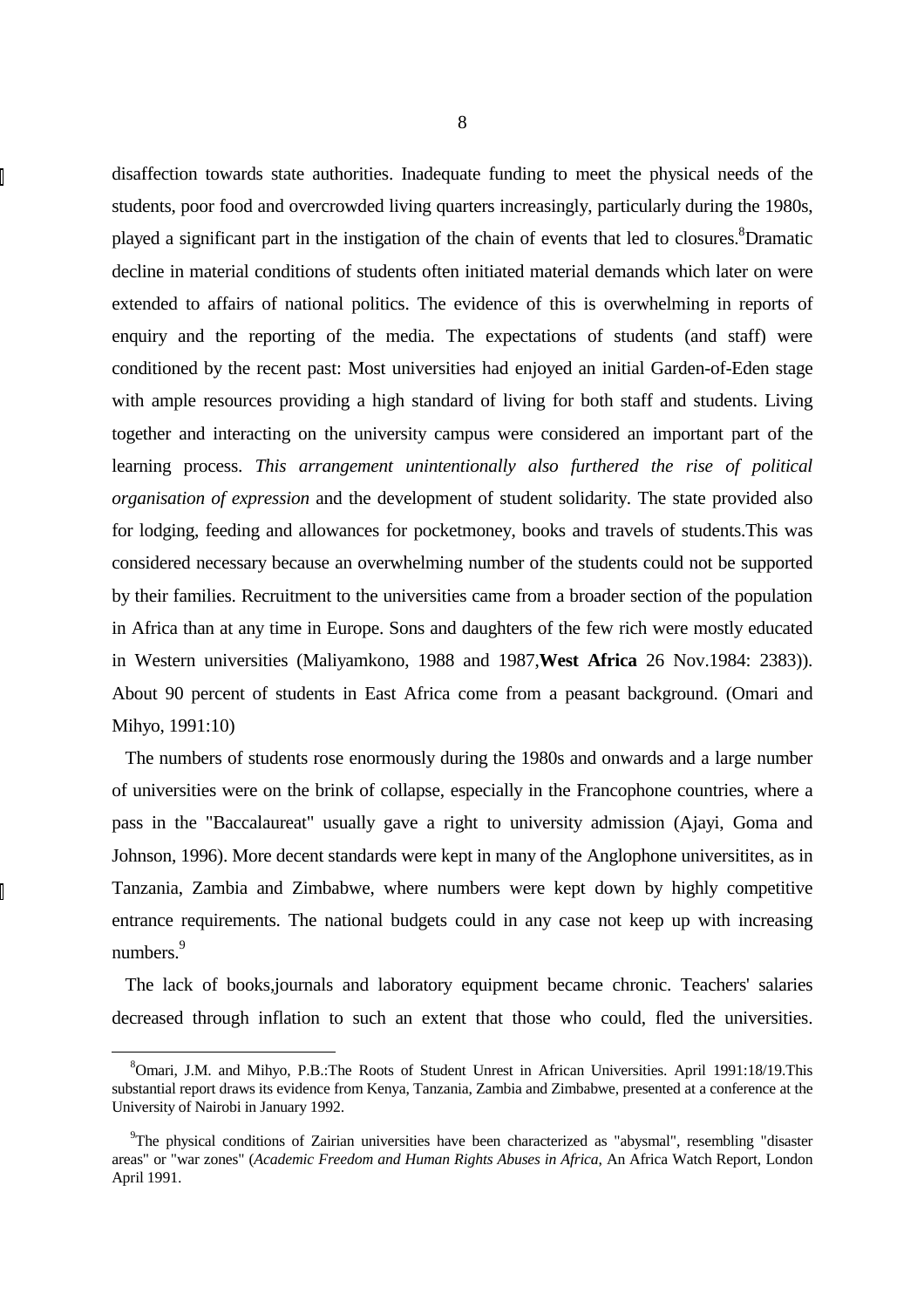Teachers who struggled on had to neglect their teaching and research to earn extra money. Increasingly, the strikes of teachers also led to disruptions and closures, as in Zambia, Kenya and Ghana in the early 1990s.

 The debt crisis and the structural adjustment programmes (SAP)of the World Bank presented as "conditionalities" to African states in the latter half of the 1980s, contributed to further deterioration in the functioning of the universities. In Nigeria many universities were closed for five months after demonstrations against SAP.(*West Africa,* 20-26 Nov. 1989,"Universities in Despair") Clearly, a large number of African students were on starvation diets as allowances in the mid- 1980s could not pay for more than one meal per day (Coombe,1991, *West Africa April 25,1988*).

 In the eyes of the local university community the government was too ready to follow the prescriptions of outsiders. The governments on their part, fed up with the disruptions of teaching and expositions of government shortcomings, were receptive to the World Bank's emphasis on the need for African states to spend more of their resources on education in the primary rather than the higher education sector. These developments combined to undermine not only the economy, but the morale, the dignity and the sense of mission within the universities.

 The World Bank's demand for "cost-sharing" within the educational sector from the mid-1980s meant that ordinary families had to pay a share of the expenditures of education in general and university education in particular. Nigerian universities exploded in student riots during 1989 after the effects of SAP had been experienced in the society at large for three years (*West Africa*, 5-11 June,12-18, 1989). In Zambia students protested that the IMF, in student publications labelled the "International Misery Fund" or "Imperialist Monetary Fund" (*Dialectic*, Dec. 1985), had taken over the running of the government. Students appealed to the government also to save the poor peasants and workers from the tough IMF conditions (*Times of Zambia*, Dec.3, 1985, Tordoff, 1984: 291).

 At a meeting of the International Association of Universities in Harare in 1987, reportedly the "general view" was that if accepted " the World Bank's proposal to concentrate educational resources on those levels considered most "socially productive" i.e. on primary education, had the potential to kill higher education in Africa." <sup>10</sup>

<sup>&</sup>lt;sup>10</sup>Regional Symposium on Higher Education in Africa, Dakar, 4-8 May, 1987.( UNESCO Library, Paris.)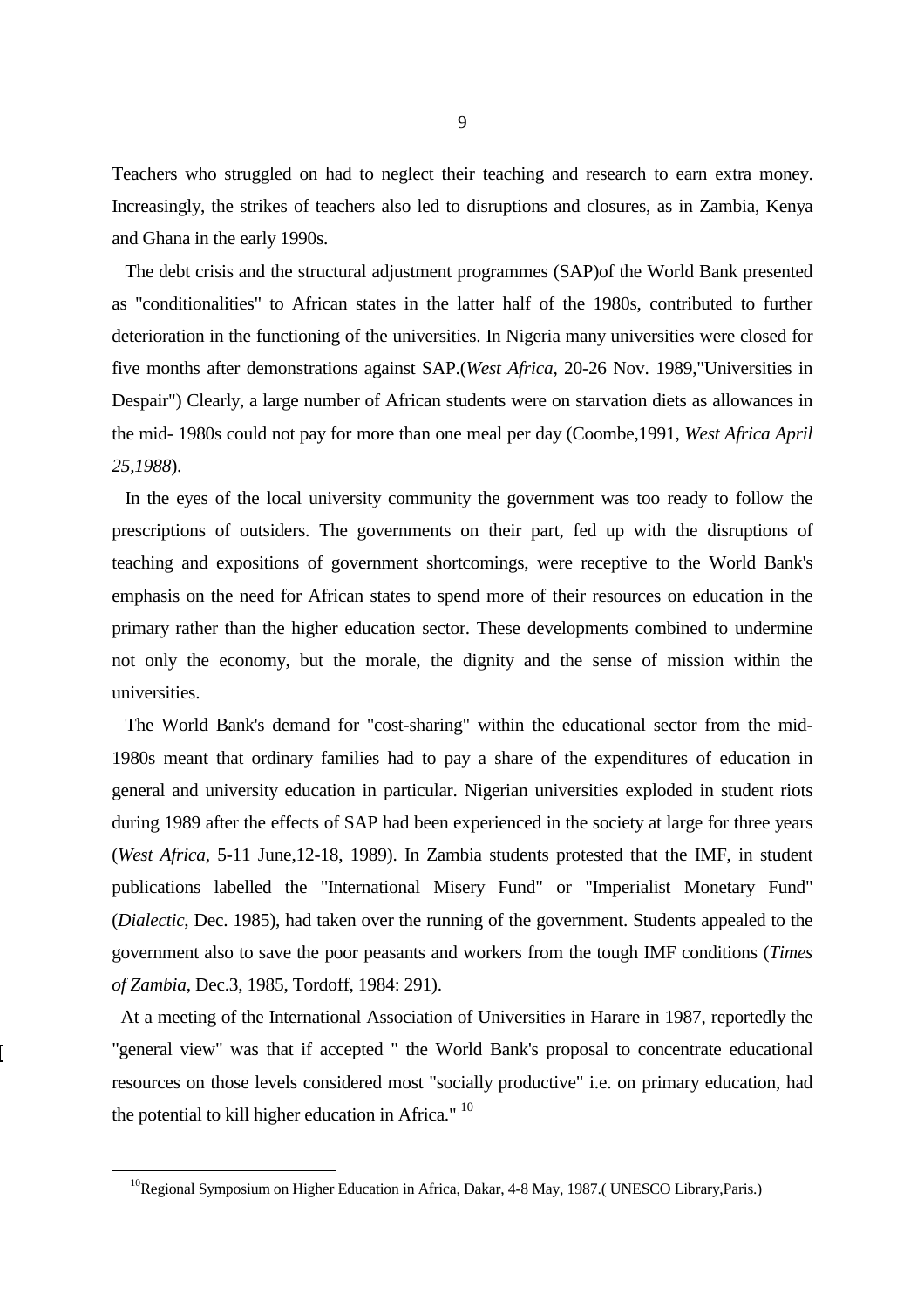A cause consistently on the student agenda all over the continent was education as a human right and the call for expansion on all levels of the educational system, in spite of the fact that the existing expansion was the root of their own material sufferings. Their view that the lack of resources for education was connected to mismanagement, misallocations and lack of zeal on the part of the governments to stand up against the dictates of Western capitalism gave strengh to their oppositional attitudes.

 3.Most conflicts between university and state had to do with challenges from the university community as to who were entitled to forward opinions and criticism of the political affairs of the country at large. Students' demands to be participants in a public political process were definitely not welcomed. Here we can see parallels to the part played by industrial workers in the European political processes of the 19th- and early 20th century. This role was left to the university students in African countries, where labour organisations were much weaker due to the underdeveloped stage of production.

 In the 1970s and 1980s four-fifths of the African states had a one man-, a one party- or a military government. The academic autonomy which was such an important part of the imported university model was exceedingly vulnerable. The questioning, critical faculties which were encouraged by university education seemed a threat to governments which could hardly accept a loyal opposition of any kind. The arm of the government was present in ways which was detrimental to the functioning of the university. Ultimate leadership lay in the office of the head of state. The distribution of positions and privilege within the university and after graduation was often not according to intellectual merit. Usually, but not always, both the administration and academic leadership of universities were appointed by the government and imposed on the university community (Ajayi, Goma and Johnson, 1996, Cheater, 1991). The lack of elected academic leadership was a source of tension (Ojo, 1995).

 The ideology of student activists sometimes had the character of religious belief, which strengthened the oppositional spirit. The ideology was anti-imperialistic and distrustful of Western policies in South Africa and Rhodesia. The Rhodesian unilateral declaration of independence in 1965 spurred students all over the continent into actions in which they accused

*Times of Zambia*, April 5,8 and 11, 1989.

New Policy Measures for the Financing of Higher Education. Ministry of Higher Education, Science and Technology. Republic of Zambia, April 1989.

University of Zambia Annual Reports 1987-91:6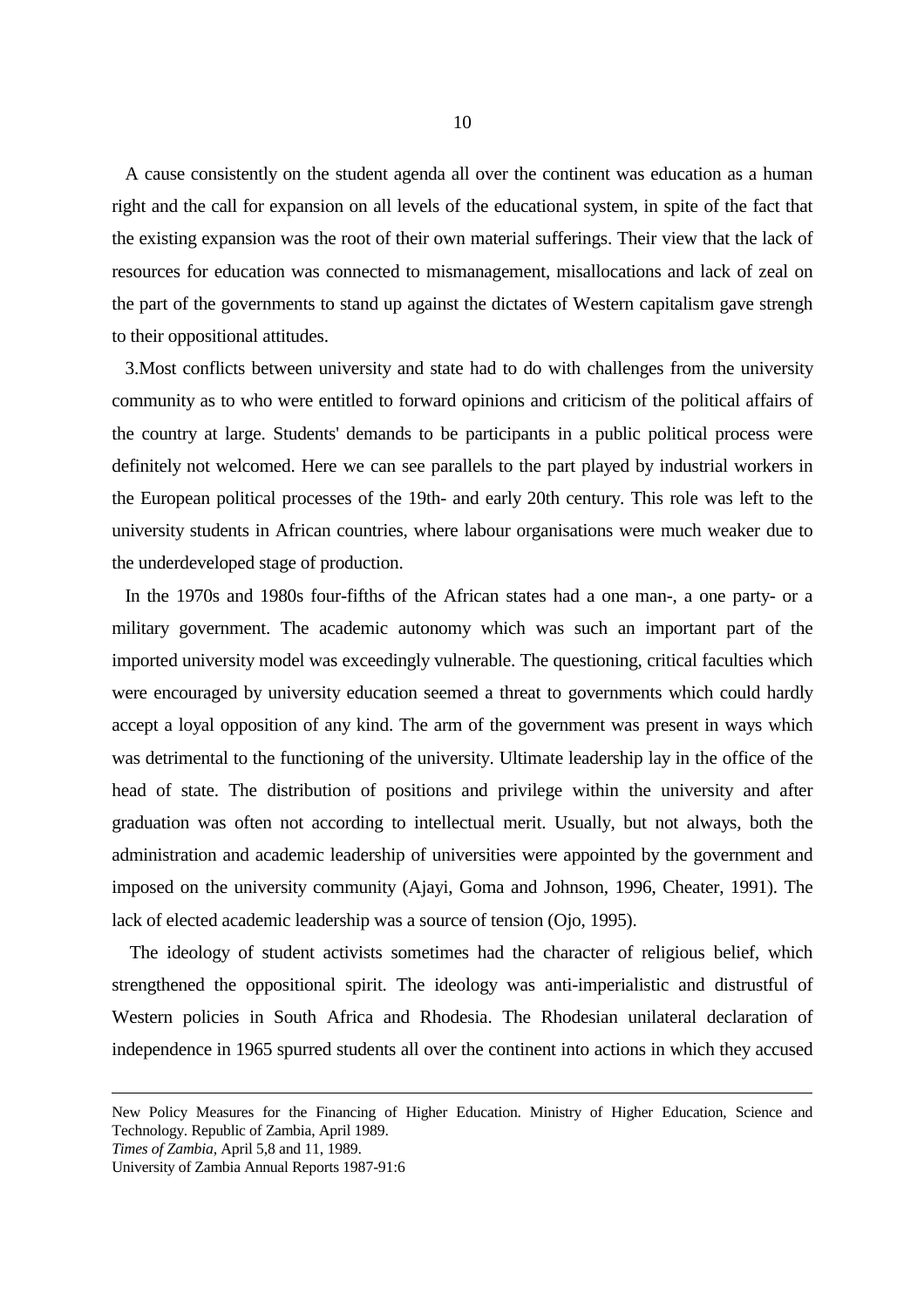their own governments of not doing enough to prevent Ian Smith from forming his government. At the end of the 1960s student ideology became increasingly inspired by Marxism-Leninism and Maoism as well as the leftist wave which swept through Western universities as a protest against the Cold War and the US' war in Vietnam. African students in Western universities as well as Western academics in African universities were transmitters of leftist ideology. But antiimperialism and anti-capitalism were also rooted in the African independence struggle.

 The vocal few in many African countries turned their backs on the African past, believing that Marxism-Leninism, "scientific socialism", had all the answers for a development strategy and wanted to see a more vigorous nationalisation programme of banks, mines and Western companies. Even if many students regarded socialism with distrust, their contempt of and disappointment with the ruling elite was so great that they did not object to the use of socialistic theory as a tool for showering abuse on the ideology of for ex. African humanism of President Kaunda of Zambia and the ruling party, whose members, according to the students, in no way practised what they preached. On the contrary, "the Mercedes Benz clan" was said to be "obsessed with the tragically mistaken view that it shall continue with its grab and take until doomsday...All this sickness is hidden behind Dr. Kaunda's good name... How long can Dr. Kaunda continue to wash away the sins of UNIP?"<sup>11</sup>

 In Ethiopia in the 1960s, demands for participation and debates which sought pragmatic reform of the existing order were repressed. Only ardent believers in revolution could endure the harsh consequences triggered off by their political engagement. The students were for ten years the only group that articulated opposition to Haile Selassie's regime and were active in bringing it down during the "creeping coup" in 1974. Their political message was a radical redistribution of land in Ethiopia. The military rulers adopted "scientific socialism" as guidelines for revolutionary intervention, seeking advice and legitimacy from civilians who had their roots in the student movement. But most of those who belonged to this political culture soon turned into a disloyal opposition also of the military rulers - and paid a dreadful price in the purges and terror of 1977/78. Students almost consistently fought against military dictatorship, not only in Ethiopia, but more so in West Africa where the phenomenon was much more prevalent than in East Africa.

<sup>&</sup>lt;sup>11</sup>From: UNZASU Executive To: UNZA Community, Feb.23, 1982. *Dialectic* July 1980:"A portrait of UNIP."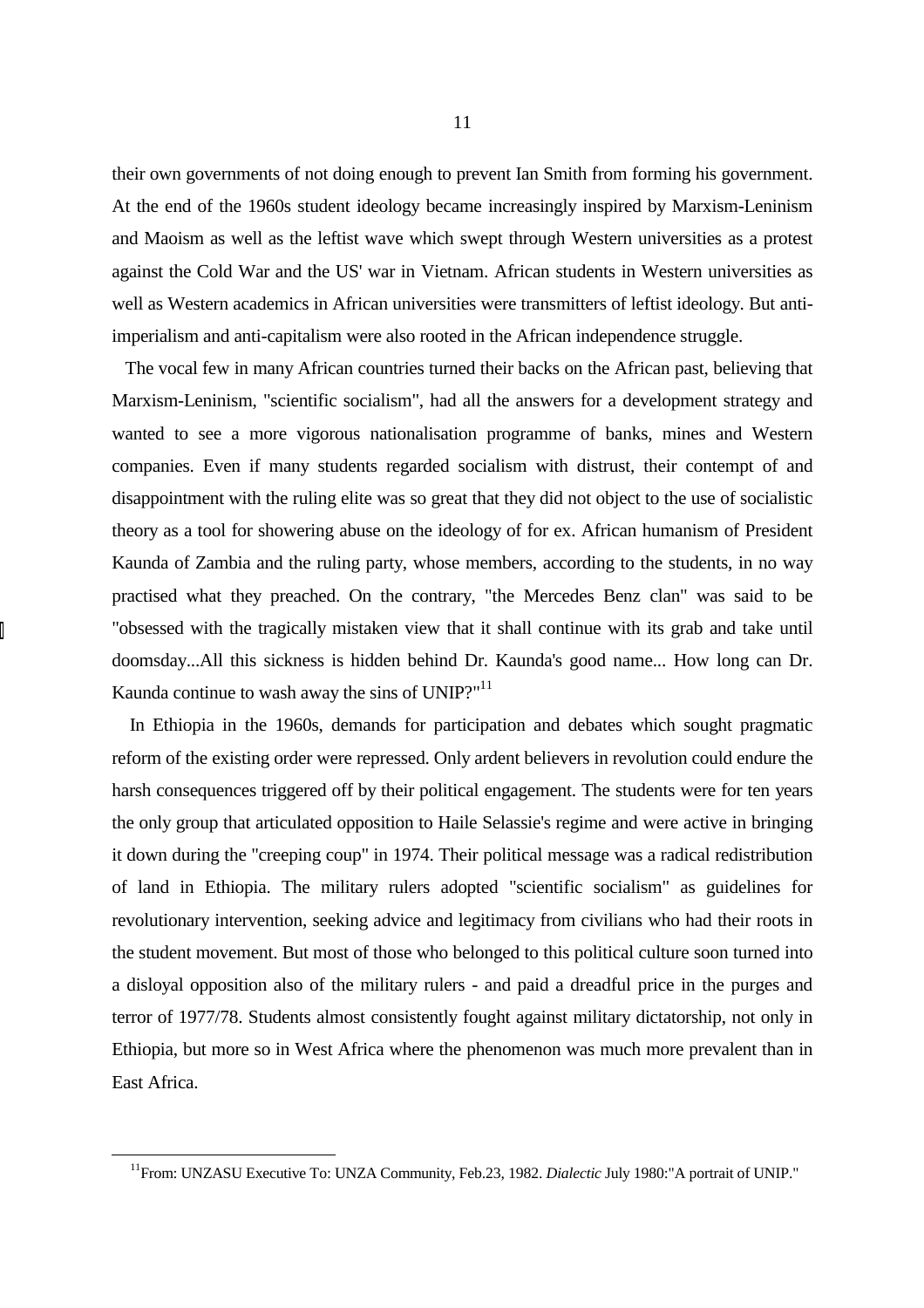The consequence of the students' belief in socialism as the only "correct" way was a departure from the elitist student position of the first years after independence, to a phase where mass poverty was seen as the result of the shortcomings of global and local structures and the abuse of power by ruling elites. The students took upon themselves to be the conscience of the nation and the spokesmen of the downtrodden. In their self-image they were more responsible for the future development of their countries than other groups. Indeed, university students had, especially in the 1960s, but also later, been told that they were the future leaders of their countries. In their union building this was an important premise. The union was often called the "student government" led by a president with his "ministers". Students in many countries expected their union and leaders to play a role on the national political stage, which they did although in varying degrees. Where the student union was weak, as in Tanzania, Zambia and Cameroon, protests were naturally less prevalent than in Nigeria, where the national student union managed to unite and direct all the individual university unions. This happened in spite of the fact that the national student union was banned during most of the 1980s. Nigeria's many universities also meant that the causes and incidents that could be used for mobilisation were many. Solidarity was a virtue and a weapon ardently built up among students all over the continent. In Nigeria protests and repercussions in one university tended to spread like wildfire to others (Ahmed, 1991, Attahiru, 1994, Evensmo, 1986).

 A prominent aspect of student protests was the frequent and violent verbal attacks on African governments for their corruption and abuse of power to enrich themselves and their families to the detriment of the country at large. Students' interpretations of reality were shaped by the heritage of anti-imperialism and in the late 1960s and 1970s influenced first by the writings of Frantz Fanon's **The Wretched of the Earth** (Published in French 1961, in English 1965) and then by Walther Rodney's **How Europe Underdeveloped Africa**,(1972). African leaders were seen as tools of neo-colonialism, and imperialist exploitation was the root of poor economic development. Multinational corporations and the dictates of the World Bank were believed to undermine both economy and political independence.  $12$  Student attitudes to state authorities were deeply distrustful, often hostile and cynical. The fact that state leaders had been leaders in

<sup>&</sup>lt;sup>12</sup>University Platform (University of Nairobi) from Nov. 1965-July 1972, Randi Rønning Balsvik: "Universitet i Øst-Afrika", *Samtiden*, 2/1973, Kangero, M.:*The University and the State*,MA dissertation, University of Dar es Salaam, 1984, *The Student* (publication), Nov. 5 and Nov. 26, 1971, from: UNZASU Executive To: UNZA Community, 23rd February 1982, From: The Silent Majority To: The Student Body, 9th April 1982. All four sources are in The Special Collections of the University Library, University of Zambia. Cheater 1991, op.cit..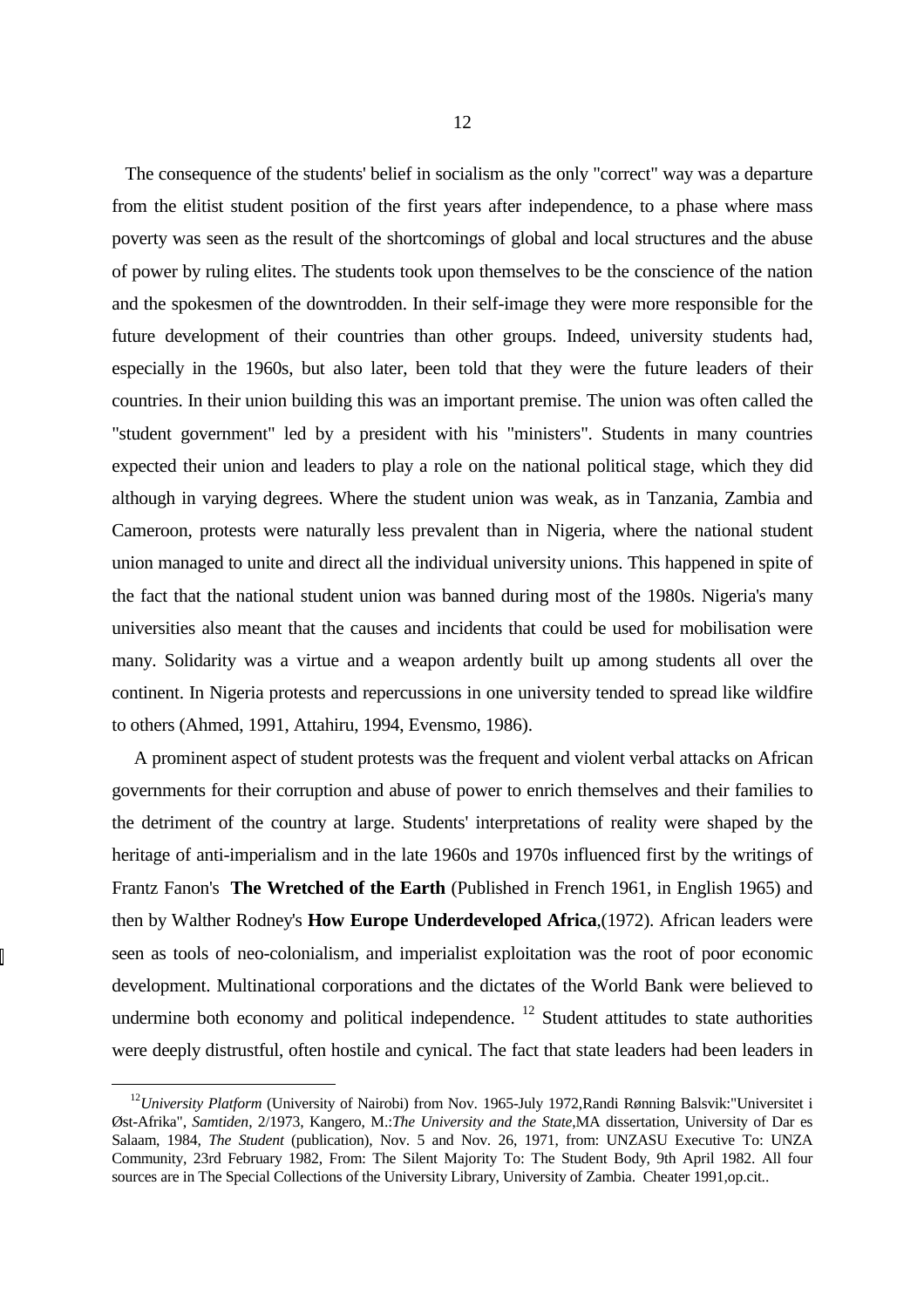the independence struggle did not justify looting and the stifling of people's democratic rights. Students had no intentions of letting the political elite eat public money in peace.

 The strong winds of change in Eastern Europe and the Soviet Union around 1990 intensified the African university demands from staff and students for academic freedom, government "accountability" and democratic changes.<sup>13</sup> In Ethiopia university students came out in the streets in March 1990 after more than a decade of enforced silence to demonstrate their strong support for the government's declared intentions to relax the state's dominance in the economic sector. In Sierra Leone students intensified their call for an end to the one-party constitution and in Zambia students who had come out to demonstrate their abhorrence to the armed intervention and killings in the university of Lubumbashi in May 1990, shifted their aim to express their support for the movement for multi- partyism in the ongoing power struggle with President Kaunda and UNIP. There were clear links between the initial and the second stage of the demonstration. President Mobutu's treatment of the institutions of higher education in Zaire was seen as a reflection of the one-party states' lack of oppositional forces which could legitimately check the government in power (*West Africa* 1-7 April,1991, *Zambia Daily Mail* May 22,1990).The sequence of events instigated by student actions contributed significantly to the breakthrough for the multi-party system in Zambia.

 The most important factor in prolonging the university crises was the brutal intervention of armed government forces and the arrests or expulsion of leaders. Antagonism between students and police seemed to be endemic, rooted on the part of the police in envy of the pampered and privileged students. These ill feelings continued long after the situation which caused them had come to an end. The brutalities meted out to students rarely obtained any press coverage (*West Africa*, 15 June, 1987).In the few cases where governments showed patience and reluctance to set armed police and soldiers on the students, as was the case with Rawlings before the elections in Ghana in 1983, popular support increased and crisis was prevented (*West Africa*, 6 june 1983:"Roots of Student Protest).

 The severe government responses strengthened student unity, as long as it did not become so harsh as to silence the university community completely, as happened in Ethiopia under the Mengistu regime. Student unionism was strongest in Nigeria where a relatively independent

<sup>13</sup>*UDASA Newsletter/Forum* no.13, July 1991, see above Legum (ed) *Africa Contemporary Record*, Doris Lessing: *African Laughter Four Visits to Zimbabwe*, London 1993:153.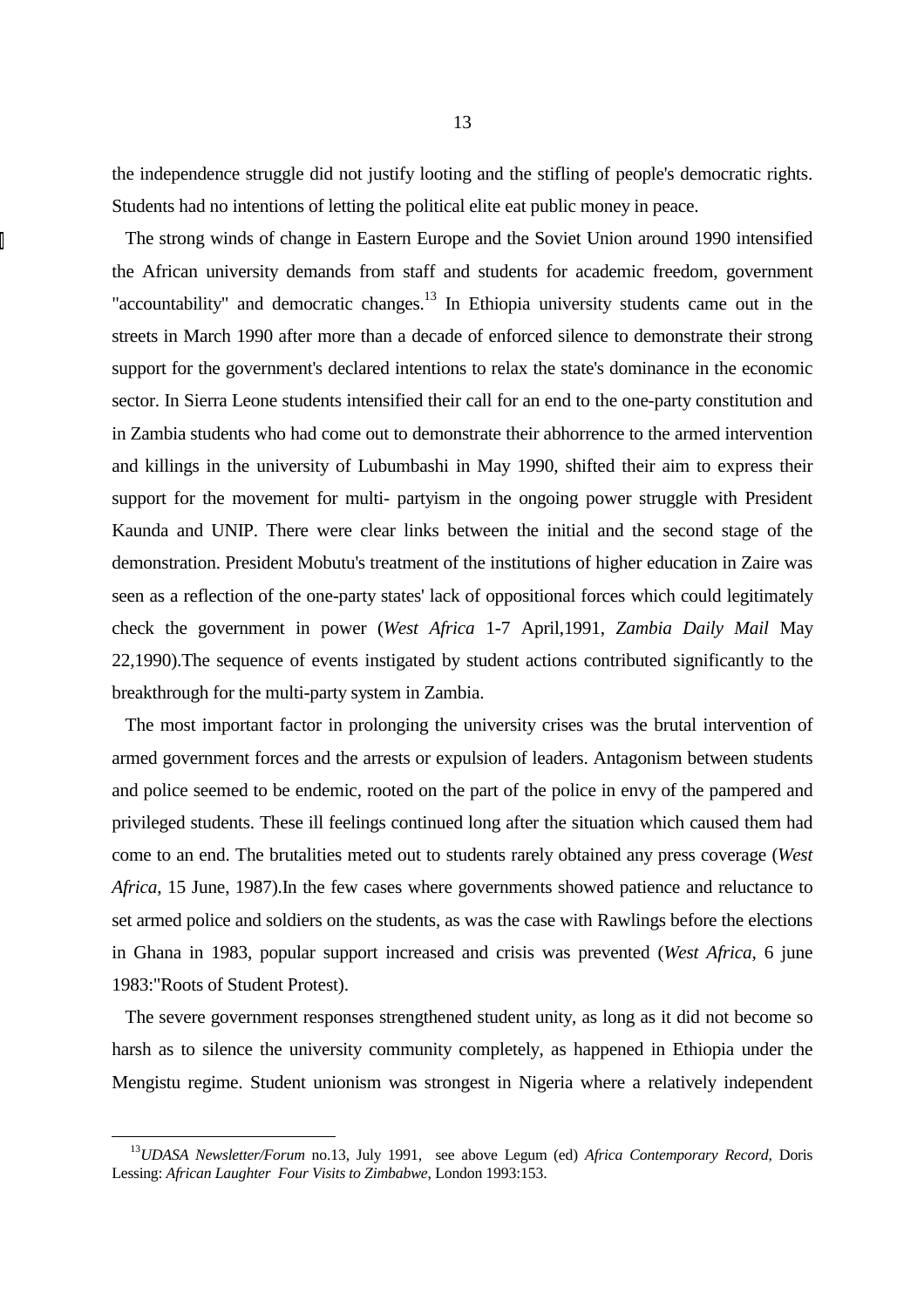civil society had developed during the colonial period. The union leaders everywhere tended to use commemorations of those who had died in confrontations with armed security forces to consolidate unity and solidarity (*West Africa*, 8 June 1987,Balsvik 1985).

 Governments invariably saw agitation and the creation of movements as destabilising and contagious, and above all they abhorred demonstrations. Democratization in general was said to be unaffordable due to the need for unity in the process of economic development. Multipartyism would degenerate into ethnic strife. Authorities all over the continent repeatedly emphasised that students should stick to their books and leave politics to the politicians. Universities were feared as a state within the state, and students regarded as a group which wanted to compete with the politicians and destabilise the fragile new polities. In their view the expression of demands and criticism weakened the governments in the eyes of the people.

 Hierarchical structures are strong in African societies. Wisdom, power and prestige increased with age and experience in traditional Africa, a fact which is still very prominent in the minds of common people. Young people should not criticise their elders. When state leaders rejected student criticism, they appealed for support in their people's image of the cosmological order in which reverence for elders is vital. The organised body of self- assertive students with modern education represented a clash with this culture.The opposition within the universities was perceived to be unbearably and disgustingly arrogant and indisciplined, it was said to be a foreign "disease" inherited from the colonialists and inspired from outside (*Times of Zambia*, 12 Dec.,1977,Omari and Mihyo, 1991). The students were drunk on foreign ideologies and tools of foreign powers. Media pictured students as ungrateful and impolite - who bit the hands that fed them. When students were driven out of the University of Dar es Salaam in May 1990, they were expelled for eight months, during which time nobody was allowed to employ them. The government whipped up a media war against the students in which they were presented as enemies of the people (Shivji, 1991). All this was meant to "discipline" the university community, to prevent it from criticising the political realm in public.

 There were poor channels of communication both within the universities and between the state and the universities. The possibilities of misunderstanding were great. The art of negotiation was often poorly explored. The learning processes connected with the habits of democracy were prevented by the presence within the universities of secret government informers and the proximity of security forces. This contributed not only to the stifling of free expression but also to violence between groups of students. (SYNES, 1992) On the campus of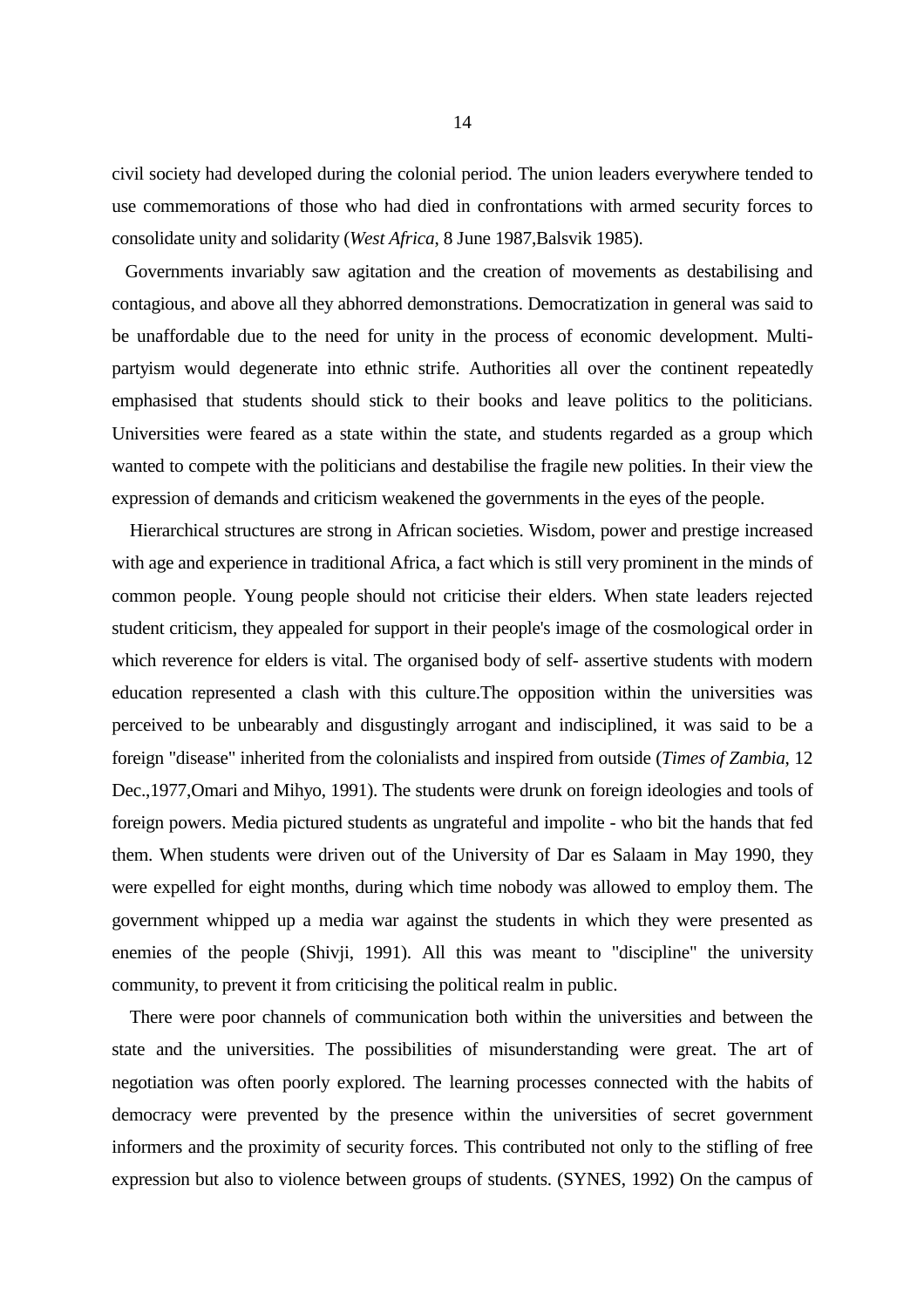Lubumbashi University in Zaire in May 1990, student attacks on persons found to hold arms and believed to be government agents, started the dreadful intervention and killings by soldiers (Africa Watch, 1991, CODESRIA, 1991).

## *CONCLUDING REMARKS*

 $\overline{a}$ 

Student unrest in African universities from the mid-1960s till the mid-1990s was rooted in and characterised by the students and the governments distrust and disappointment of each other. Students' opposition was conditioned by unfulfilled expectations of the state as the provider of decent conditions for living, studying and after- graduation employment. They also expected decent and uncorrupted leadership of the state as well as economic development. The state was unable to fulfil any of these expectations. In the unions and in student solidarity the means were built to fight for causes and to challenge governments. Governments wanted to get rid of the notion that university students were entitled to voice their opinions and stage demonstrations. Their expectations as to the positive role universities would play in the promotion of economic development seemed unrealistic, especially in the face of the large- scale disruptions in the university institutions. Their response was to frustrate student aspirations. Armed intervention further promoted student unity and hatred of the political system.

 The modern university was suited to the development of Western societies. In Africa it was a transplant into an alien soil, dependent for its activities on the values of a society in which critical thinking and institutional autonomy was essential. It was also designed for societies that had quite a different economic resource base than that of the African states. The dramatic deterioration of the African economies in the 1970s undermined the universities to the extent that even the nutritional standards of large sections of the student population were at stake. This undermined the development of human resources and antagonised the university community.<sup>14</sup>

 In the prevailing climate of opinion after independence the burden of development was placed on the shoulders of the educated few. Students had inevitably developed an image of themselves as important agents of change. Yet, African governments failed to harness the formidable strength and reckless courage of the students into the task of building civil society and the state. Severe repression hindered the building of professional competence, responsible

 $14$ The incorporation of higher educational institutions into the Western system of knowledge which took place in India during British colonial rule also caused tension, unrest and "indiscipline" among students. Lipset 1967 op.cit. and Ashby 1966 op.cit..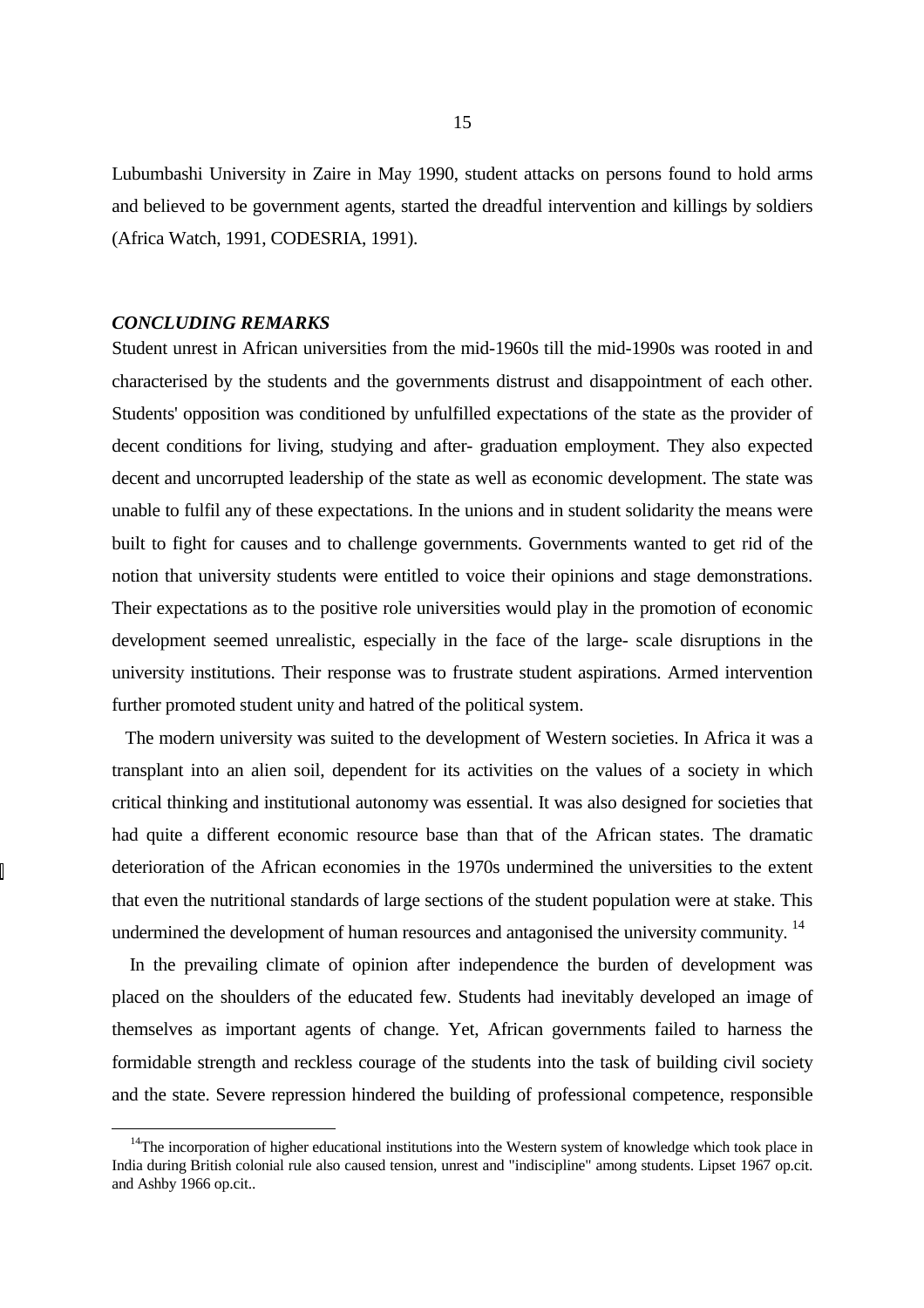political leadership and a loyal opposition. Student demonstrations developed into prolonged crises mostly because of arrest of student leaders. Solidarity with student leaders was a prerequisite for any kind of sustained union activity. All over Africa boycott of classes was the weapon used by students and closure of universities was the response of governments, which meant that students sacrificed their studies- studies which anyway were seriously undermined due to underfunding and the lack of employment prospects for large sections of graduates. It may be said that the disruption of the learning processes within universities in Africa, although it has thwarted the development of professional competence, has also represented political learning and promoted the process of democratisation. The universities, particularly its students, took upon themselves to perform roles that other groups were as yet unprepared for.

## **REFERENCE**

Academic Staff Union of Universities in Nigeria, Ahmadu Bello University Branch, 1986, *The Killings at A.B.U.*, Zaria.

Ade Ajayi, Lameck Goma and Ampah Johnson, 1996, *The African Experience with Higher Education*, The Association of African Universities, Accra. James Currey Press, London.

Africa Watch Report, 1991, *African Universities: Case Studies of Abuses of Academic Freedom*, USA, London, April 1991.

Ahmed Aminu Yusuf, 1991, *The State, the Student Movement and Democratic Struggles in Nigeria, 1925-1990*, Ahmadu Bello University, Zaria, Nigeria.

Altbach, P.G.(ed.), 1981, *Student Politics Perspectives for the Eighties*, London.

*Annales* of the American Academy of Political and Social Science, May 1971: Student Protest. Ashby, E., 1966, *Universities: British, Indian, African*, Harvard University Press.

Attahiru M. Jega,1994, *Nigerian Academics under Military Rule*, Report No. 3, 1994, University of Stockholm.

Balsvik, R.Rønning, 1973, "Universitet i Øst-Afrika", *Samtiden* 2/1973.

Balsvik,R.Rønning, 1985,*Haile Sellassie's Students Intellectual and Social Background to Revolution*, Michigan State University Press.

Balsvik, R.Rønning, 1994, "An important Root of the Ethiopian Revolution: The Ethiopian Student Movement", *Ethiopia in Change*, ed. by Abebe Zegeye and Siegfried Pausewang, London, New York.

Boahen, Adu A. (ed.): *The Role of the African Student Movements in the Political and Social Evolution of Africa from 1900 to 1975*,UNESCO 1994.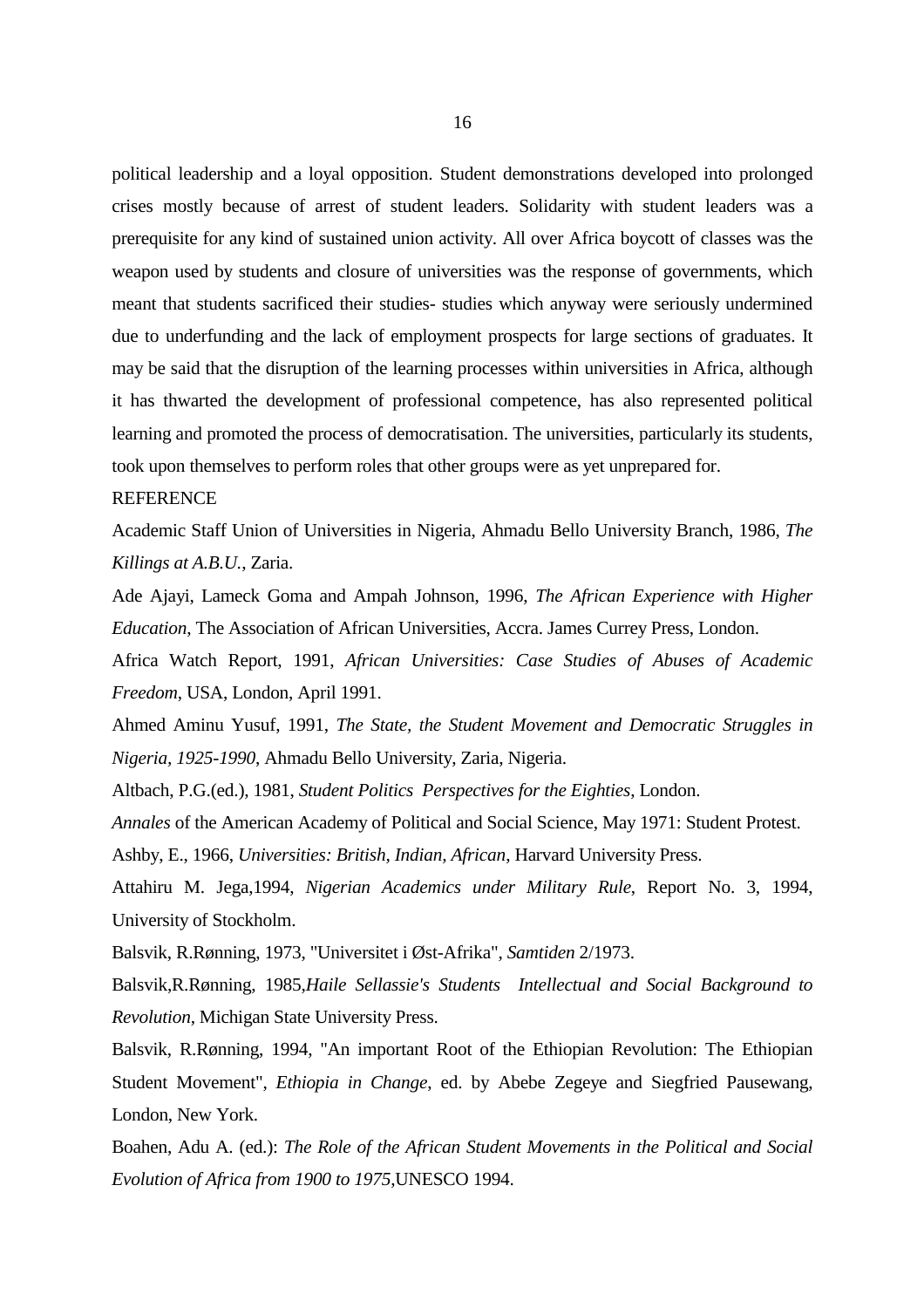Callaghy, T.M., 1988, "The State and the Development of Capitalism in Africa: Theoretical, Historical and Comparative Reflections", *The Precarious Balance: State and Society in Africa* ed. by D.Rotchild and N. Chazan. Boulder Press.

Cheater, A.P., 1991, "The University of Zimbabwe: National University, State University, or Party University", *African Affairs*, April 1991.

CODESRIA, 1991, Symposium on Academic Freedom Research and the Social Responsibility of the Intellectual in Africa, 26-29 Nov.1990, Kampala, Uganda: "African Universities: Case Studies of Abuses of Academic Freedom."

Colclough, C., 1989, "The Higher Education Paradox in African Development Planning", *Journal of Educational Development*,No. 4.

Coombe, T., 1991, "A Consultation on Higher Education in Africa", A Report to the Ford Foundation and the Rockefeller Foundation. Institute of Education, University of London, January.

Davidson, Nicol,1963, "Politics, Nationalism and Universities in Africa", *African Affairs*, January.

Drysdale, J. and Legum C., *Africa Contemporary Record- Annual Survey and Documents*, (*ACR*) Volumes I-XX, 1968/69- 1987/88, London 1969-1988.

Evensmo, I.,1986, *Why They Rebel- an Analyses of Student Conflict in Nigeria in 1977-78*, Mag.Art. thesis of Social Anthropology, University of Oslo.

Feuer, L.,1969,*The Conflict of Generations*.

*Finance*, 2/1996. A journal edited in Nairobi.

Ginzberg, E. and Smith H.,1967, *Manpower Strategies for Developing Countries Lessons from Ethiopia*,Columbia University Press.

Goldthorpe, J.E., 1965, *An African Elite Makerere College Students 1922-1960*, Oxford University Press.

Hanna, W.J., 1975, *University Students and African Politics*, London and New York.

Hargreaves, J.D., 1985, "British Policy and African Universities: Sierra Leone revisited", *African Affairs*, July.

Hicks, J., 1974, *En teori om økonomisk historie*, Oslo.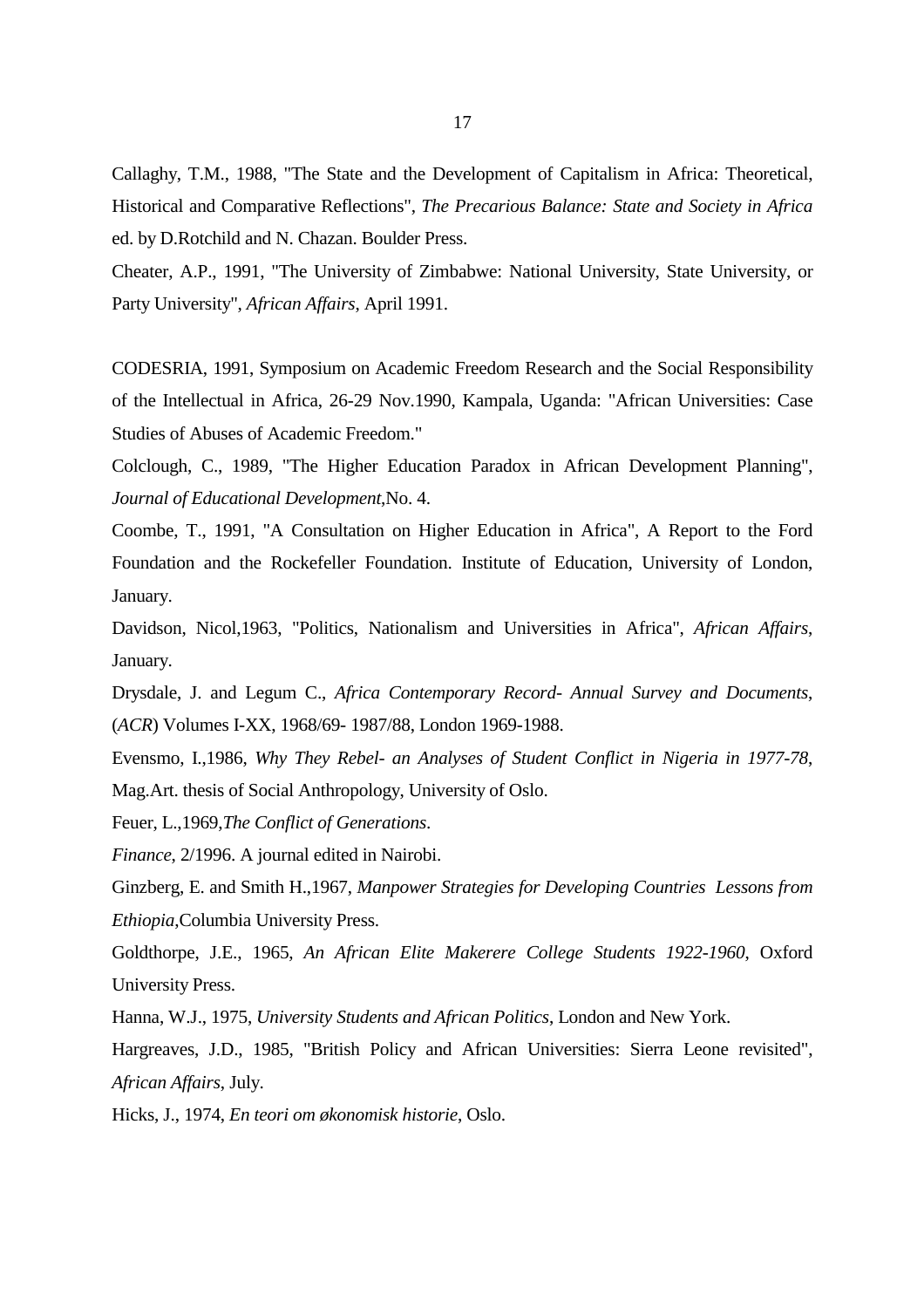Jones, Th. J., *Education in Africa: A Study of West, South and Equatorial Africa by the African Education Commission under the Auspices of the Pheps- Stokes Fund and Foreign Mission Societies of North America and Europe*, Phelps-Stokes, New York 1921.

Kangero, M.,1984, *The University and the State*, MA Dissertation, University of Dar es Salaam. Kashoki, M.E., 1990, *The Factor of Language in Zambia*, Kenneth Kaunda Foundation in Zambia.

Kwapong, A.A., 1992, "The Crisis of Development: Education and Identity", Abiola Irele (ed): *African Education and Identity*, Proceedings of the 5th Session on the International Congress of African Studies held at Ibadan in Dec. 1985. Hans Zell Publishers.

Lewinger Moock, J.,1984,"Overseas Training and National Development. Objectives in Sub-Saharan Africa", *Comparative Education Review*,No.2, May.

Lipset,S.M.(ed),1967,*Student Politics*, New York, London.

Maliyamkono, T.L., 1988,"Comments on the World Bank Publication", *Higher Education Policy*,No.1.

Maliyamkono, T.L., 1987, *University Capacity in Eastern and Southern African Countries*, Eastern and Southern

African Research Programme Secretariat, University of Dar es Salaam, London.

Mangani, L.P.,1991, "Student Activism at the University of Zambia 1966-1990", BA History Research Essay.

Ministry of Education, Science and Technology. Republic of Zambia, 1989,"New Policy Measures for the Financing of Higher Education".

Muyunda Mwanalushi, 1983, "Youth and Society in Zambia: A Sense of Community among University Students", Paper, University of Zambia.

SYNES, 1992, The National Union of Teachers of Higher Education, *The University of Cameroon: An Institution in Disarray.* A White Paper, SYNES March 1992.

Ngobesing Suh, R., 1981, "The Yaounde University: Students' Social and Academic Problems", Thesis, International School of Journalism, University of Yaounde.

Nkinyangi, J.A., 1991, "African Education in the Age of Student Revolt", *Higher Education Policy* No2.

Ojo, J.D.,1995, *Student Unrest in Nigerian Universities*, Spectrum Books, Ibadan.